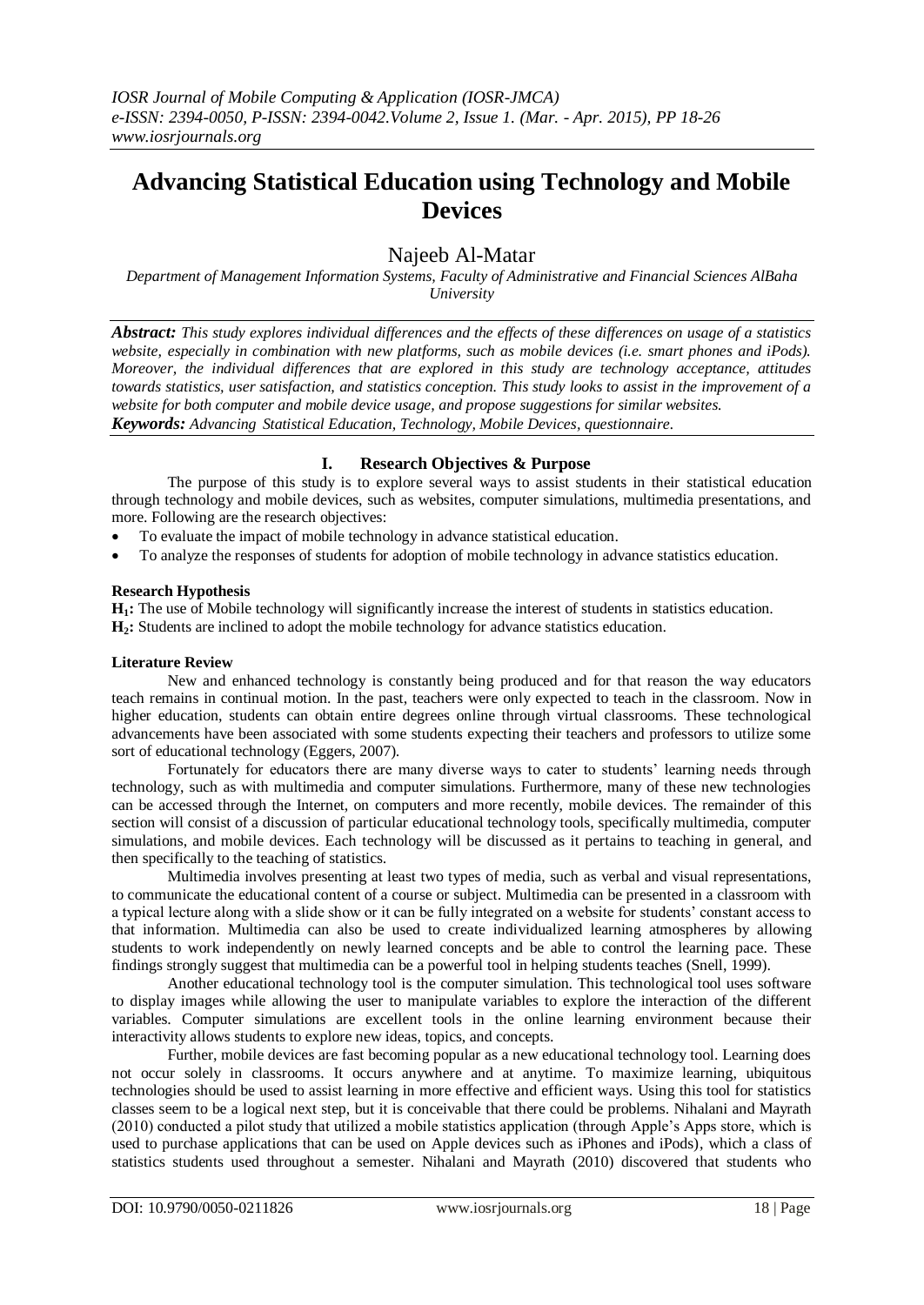believed this application would increase their motivation and statistics ability obtained significantly higher final grades than those who believed the application would have no effect on their abilities and motivation.

Students reported increased motivation to study because the statistics application allowed for a different, informal study session (Nihalani & Mayrath, 2010). However, it could be that these students would have done well regardless of whether they used the application or not. In order to more clearly understand the impact of using mobile devices on students' leaning, further research should explore other individual differences that may have an effect on using mobile devices for learning statistics. Specifically, students' attitudes toward statistics or the acceptance of technology could have direct impacts on students' statistics performance.

To test the impacts of attitudes towards statistics, technology acceptance, user satisfaction, and cognitive absorption, I used the website titled, "Online Statistics Education: An Interactive Multimedia Course of Study" (Online Stats). This is a freely available online textbook developed by David Lane (2006). The textbook is augmented with tools to aid statistics students' learning of statistics with simulations, multimedia, and real case studies with the associated data. The multimedia on the website combines a slide show along with a spoken lecture which allows students to hear each specific section as opposed to merely reading the text. The simulations cover a wide variety of statistics topics, such as central tendency, probability, variance, etc. and are designed to help students understand difficult content by allowing them to interact with the construct. For instance, the balance scale simulation allows the student to change the shape of the distribution to discover the balance point of the distribution. In a recent study, students perceived the website and its interactive elements as very helpful in their learning of statistics.

Furthermore, this exploration will help to improve the website for the learning of statistics and to advance the website for use with new platforms, like mobile devices (i.e. smart phones and iPods). If students' attitudes towards statistics are related to their comprehension of statistics, it would suggest that the website should include information on the importance of statistics.

To explore how statistics education is related to the acceptance of technology, attitudes towards statistics, and cognitive absorption, this study collected data from students who used the Online Statistics website over the course of two semesters, both using a web browser and an iPod touch. Researcher chose to use iPod touches as an additional technology available for the students because they are light weight mobile devices that may be appealing to students. They are convenient to carry around and utilize for studying in various places. This new mobility may help some students, but may hinder others. We need to understand how the use of technology to teach statistics impacts students' attitudes, comprehension and performance.

There are a few models that can be used to measure and help explain an individual's acceptance or rejection of a technology, but the Technology Acceptance Model (TAM) is one of the better known models (Wixom & Todd, 2005). Wixom and Todd's (2005) study used the TAM as the basis for their measure of technology acceptance. The multiple items used in the current study to measure technology acceptance were modified from Wixom and Todd's (2005) study. Participants were asked to rate statements on a seven-point Likert scale with 1 being "strongly disagree" and 7 being "strongly agree." The TAM statements were modified to fit the Online Stats website, and some example statements are: "Using the online statistics website improves my ability to make good decisions about statistics." and "I intend to use the online statistics website at every opportunity over the next year."

To measure user satisfaction, I used items modified from Wixom and Todd's (2005) study. There are multiple items pertaining to how satisfied the participants are with the website and these items were rated on a seven-point Likert scale 16 with 1 being "strongly disagree" and 7 being "strongly agree." "The online statistics website is easy to use" and "The online statistics website allows me to get my work done more quickly" are example statements from the user satisfaction survey. Similar to the TAM, a total user satisfaction score was calculated for each participant after the instrument was given at the end of the course.

The iPod Touch provides the capability to browse the Internet, play games, listen to music, send emails, and other similar things. The students received second generation iPod Touches that ran on the iOS 5 operating system. During class the students used desktop computers that ran on the Windows 7 operating system, and equipped with Internet Explorer 8 (Schepers et.al, 2007, 90-103).

Further researcher wanted to know if relationships existed between Computerized Assessment Of Statistics (CAOS) and Scholastic Aptitude Test (SAT), and if individual components of the attitude scale could explain that relationship. Additionally, researcher wanted to know if relationships existed between CAOS and technology acceptance, user satisfaction, and cognitive absorption. Researcher also wanted to look at the same relations between SATS and technology acceptance, user satisfaction, and cognitive absorption. Similarly, Researcher wanted to see if any relationships that existed for the use of the Online Statistics website using the computer also existed when students were using the mobile technology (iPod Touches). Furthermore, I wanted to see the relationships between certain demographic variables and statistics literacy and attitudes toward statistics (Rumsey, 2002).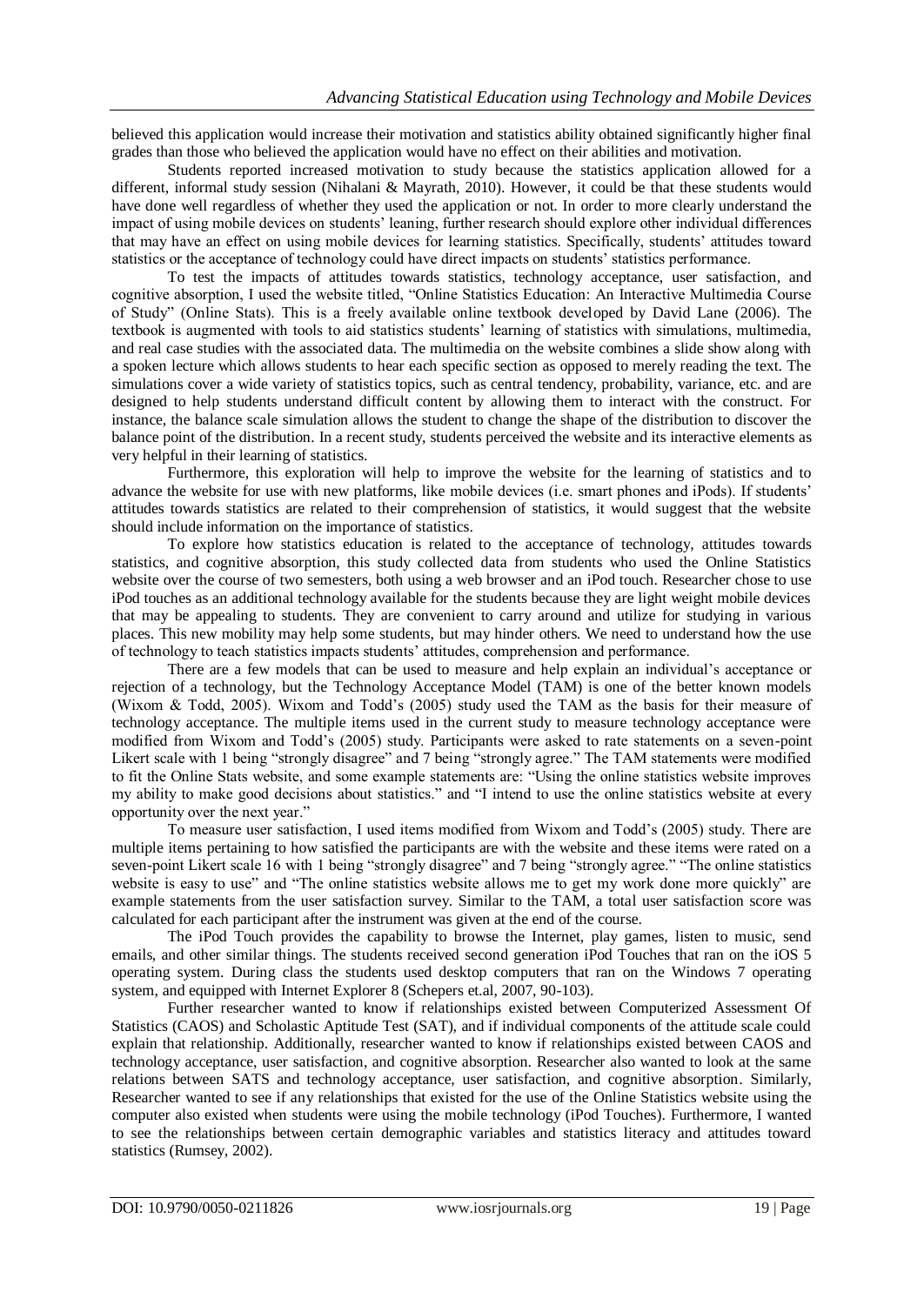On average, the change in students' CAOS scores from pre to post, which demonstrates statistical literacy, did not change significantly. This is surprising as researcher expected to see that the scores would increase, but the CAOS showed that some students did not improve. Indeed some had a lower score on their post-CAOS than their pre- CAOS. A review of the literature (delMas, et al, 2007) reveals this lack of change or change to a lower score is a common occurrence among participants' who have taken pre and post-CAOS. The CAOS measures statistics literary rather than just statistics computations, so perhaps statistics courses are geared more towards doing statistics (computations) and less towards gaining statistical literacy. This is quite unfortunate because for some students, statistical literacy may be the most important knowledge students can gain from an introductory statistics course.

#### **II. Methodology**

Researcher has conducted this research through quantitative strategy by taking a close ended survey for acquiring primary data from the sample of 100 students which were selected through random sampling technique. Researcher's intention is to combine the hypothetical design of research, which is a fact that using the hypothetical method of research enables the researcher to get hold of the information which is quantifiable and makes the investigation easier with the help of gaining responses for meeting the aim of the dissertation. Therefore, for this research study specifically, the researcher has a rationale to assimilate research for advancing the statistical education using technology and mobile devices (Eggers, 2007).

Researcher get the information from the internet by using search engine as Google and get the information related to advancing statistical education using technology and mobile devices from the research papers, articles & books providing sufficient information about current status of the technology and mobile devices and statistical education. For the purpose of collecting data, researcher will be used the secondary sources to obtain information using resources that are reliable.

Furthermore, researcher's intention is related to the inclusion of the secondary data which helps in enhancing the understanding of the issues that are investigated. Additionally, researcher uses secondary data which complements the results of the information that is a part of the study. Intention of the researcher is to take into consideration to statistical education using technology and mobile devices that are discussed in the entire (Eggers, 2007).

The criteria for selection is an important aspect which need to be discussed during the start of the dissertation that what must be included in the research study and what must not be incorporated in it. It must also be taken into consideration that the intention which the criteria of the research is chosen for the research study must ensure inclusion of information that is relevant, reliable and is of high quality. Therefore, the following is the exclusion and inclusion criteria of the study.

### **III. Analysis and results**

The data was obtained from the 100 randomly selected students through a structured questionnaire (*see Appendix*), then it has been analyzed through using SPSS. The frequency distribution tables below are representing the responses in tabular and graphical forms:

|       |                          | Frequency | Percent | <b>Valid Percent</b> | <b>Cumulative Percent</b> |  |  |  |  |
|-------|--------------------------|-----------|---------|----------------------|---------------------------|--|--|--|--|
|       | <b>Strongly Disagree</b> |           | 1.0     | 1.U                  | 1.0                       |  |  |  |  |
|       | Disagree                 |           | 3.0     | 3.0                  | 4.0                       |  |  |  |  |
|       | Neutral                  | 23        | 23.0    | 23.0                 | 27.0                      |  |  |  |  |
| Valid | Agree                    | 44        | 44.0    | 44.0                 | 71.0                      |  |  |  |  |
|       | <b>Strongly Agree</b>    | 29        | 29.0    | 29.0                 | 100.0                     |  |  |  |  |
|       | Total                    | 100       | 100.0   | 100.0                |                           |  |  |  |  |

Table 1: Statistics is a difficult subject

It is analyzed that most of the students think that statistics is a difficult subject.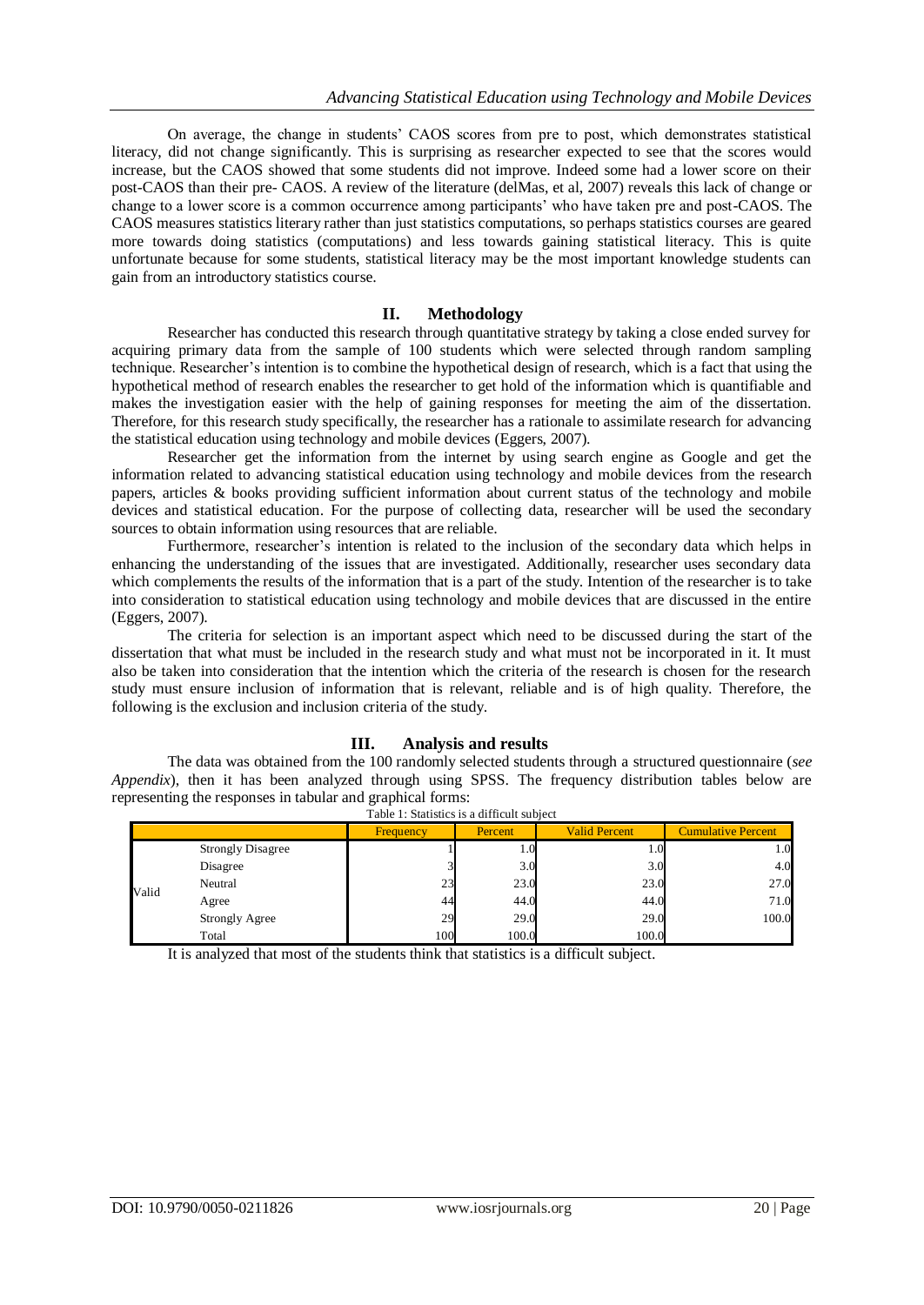

|  |  |  |  | Table 2: Statistics needs advance computing machines |  |
|--|--|--|--|------------------------------------------------------|--|
|--|--|--|--|------------------------------------------------------|--|

|       |                          | Percent<br><b>Frequency</b> |       | <b>Valid Percent</b> | <b>Cumulative Percent</b> |  |
|-------|--------------------------|-----------------------------|-------|----------------------|---------------------------|--|
|       | <b>Strongly Disagree</b> |                             | 1.0   | 1.U                  | 1.0                       |  |
|       | Disagree                 |                             | 7.0   | 7.0 <sub>l</sub>     | 8.0                       |  |
|       | Neutral                  | 18                          | 18.0  | 18.0                 | 26.0                      |  |
| Valid | Agree                    | 48                          | 48.0  | 48.0                 | 74.0                      |  |
|       | <b>Strongly Agree</b>    | 26                          | 26.0  | 26.0                 | 100.0                     |  |
|       | Total                    | 100                         | 100.0 | 100.0                |                           |  |

It was analyzed from the responses that statistics education needs computing machines, as most of the responses are in favour.



Statistics needs advance computing machines

| Table 3: Technology usage in Statistics education is a good idea |  |  |  |  |  |  |  |
|------------------------------------------------------------------|--|--|--|--|--|--|--|
|------------------------------------------------------------------|--|--|--|--|--|--|--|

|       | ెల<br>⋯                  |                  |         |                      |                           |  |  |  |  |  |
|-------|--------------------------|------------------|---------|----------------------|---------------------------|--|--|--|--|--|
|       |                          | <b>Frequency</b> | Percent | <b>Valid Percent</b> | <b>Cumulative Percent</b> |  |  |  |  |  |
|       | <b>Strongly Disagree</b> |                  | 4.0     | 4.0                  | 4.0                       |  |  |  |  |  |
|       | Disagree                 |                  | 4.0     | 4.0                  | 8.0                       |  |  |  |  |  |
| Valid | Neutral                  | 19               | 19.0    | 19.0                 | 27.0                      |  |  |  |  |  |
|       | Agree                    | 42               | 42.0    | 42.0                 | 69.0                      |  |  |  |  |  |
|       | <b>Strongly Agree</b>    | 31               | 31.0    | 31.0                 | 100.0                     |  |  |  |  |  |
|       | Total                    | 100              | 100.0   | 100.0                |                           |  |  |  |  |  |

It is analyzed that most of the students are in favour of the above statement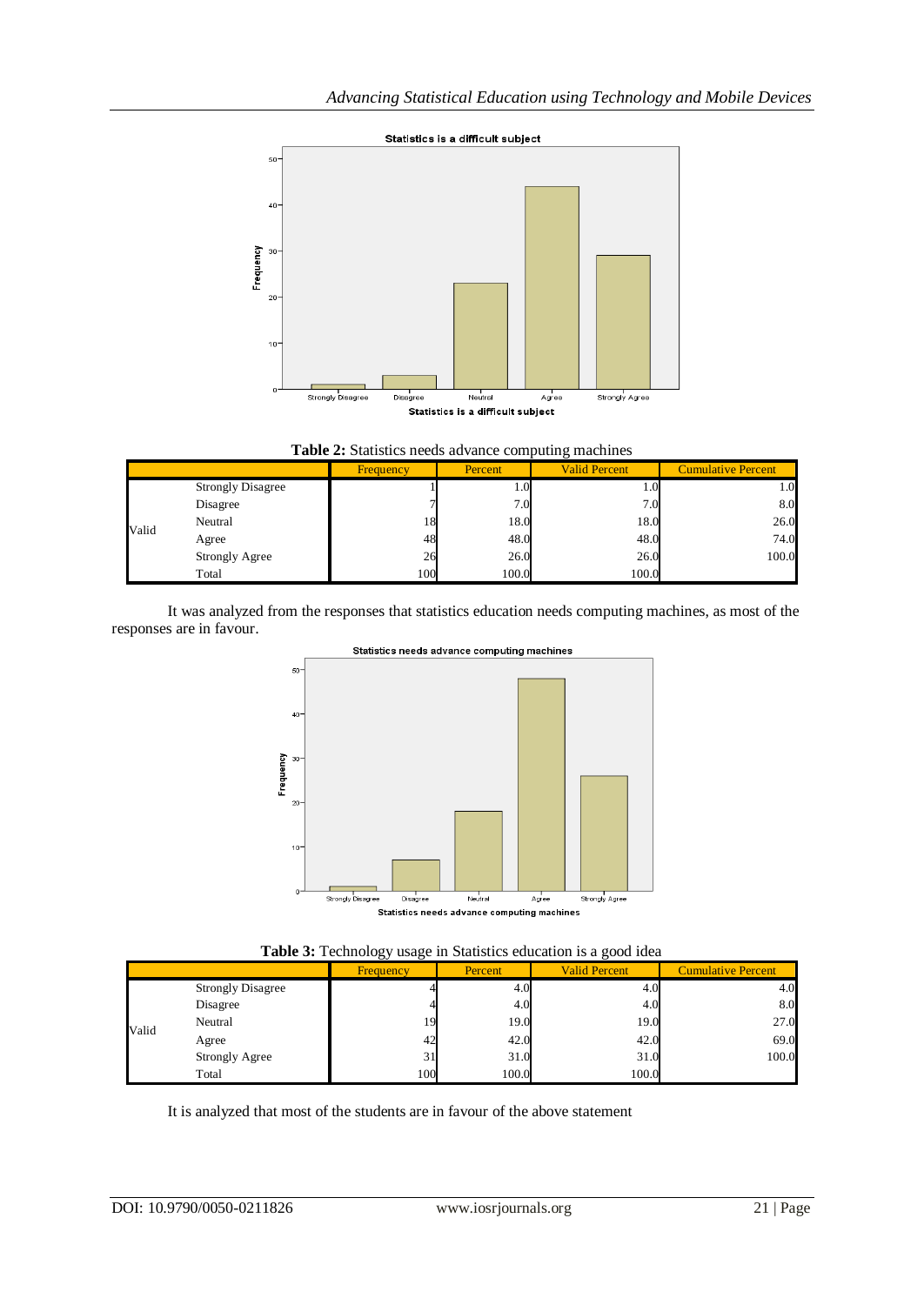



|       |                          | ັັ               |                  |                      |                           |
|-------|--------------------------|------------------|------------------|----------------------|---------------------------|
|       |                          | <b>Frequency</b> | Percent          | <b>Valid Percent</b> | <b>Cumulative Percent</b> |
|       | <b>Strongly Disagree</b> |                  | 1.0 <sub>l</sub> | 0.1                  | 0.1                       |
|       | Disagree                 |                  | 4.0              | 4.0                  | 5.0                       |
| Valid | Neutral                  |                  | 11.0             | 11.0                 | 16.0                      |
|       | Agree                    | 49               | 49.0             | 49.0                 | 65.0                      |
|       | <b>Strongly Agree</b>    | 35               | 35.0             | 35.0                 | 100.0                     |
|       | Total                    | 100              | 100.0            | 100.0                |                           |

It is analyzed that most of the students are in favour of the above statement



# Use of technology and mobile phones in Statistics education will impact the<br>grades



|       | ాల                       |                  |         |                      |                           |  |  |  |  |
|-------|--------------------------|------------------|---------|----------------------|---------------------------|--|--|--|--|
|       |                          | <b>Frequency</b> | Percent | <b>Valid Percent</b> | <b>Cumulative Percent</b> |  |  |  |  |
|       | <b>Strongly Disagree</b> |                  | 1.0     | $1.0^{\circ}$        | 0.1                       |  |  |  |  |
|       | Disagree                 |                  | 9.0     | 9.0                  | 10.0                      |  |  |  |  |
|       | Neutral                  | 20               | 20.0    | 20.0                 | 30.0                      |  |  |  |  |
| Valid | Agree                    | 39               | 39.0    | 39.0                 | 69.0                      |  |  |  |  |
|       | <b>Strongly Agree</b>    | 31               | 31.0    | 31.0                 | 100.0                     |  |  |  |  |
|       | Total                    | 100              | 100.0   | 100.0                |                           |  |  |  |  |

It is analyzed that most of the students are in favour of the above statement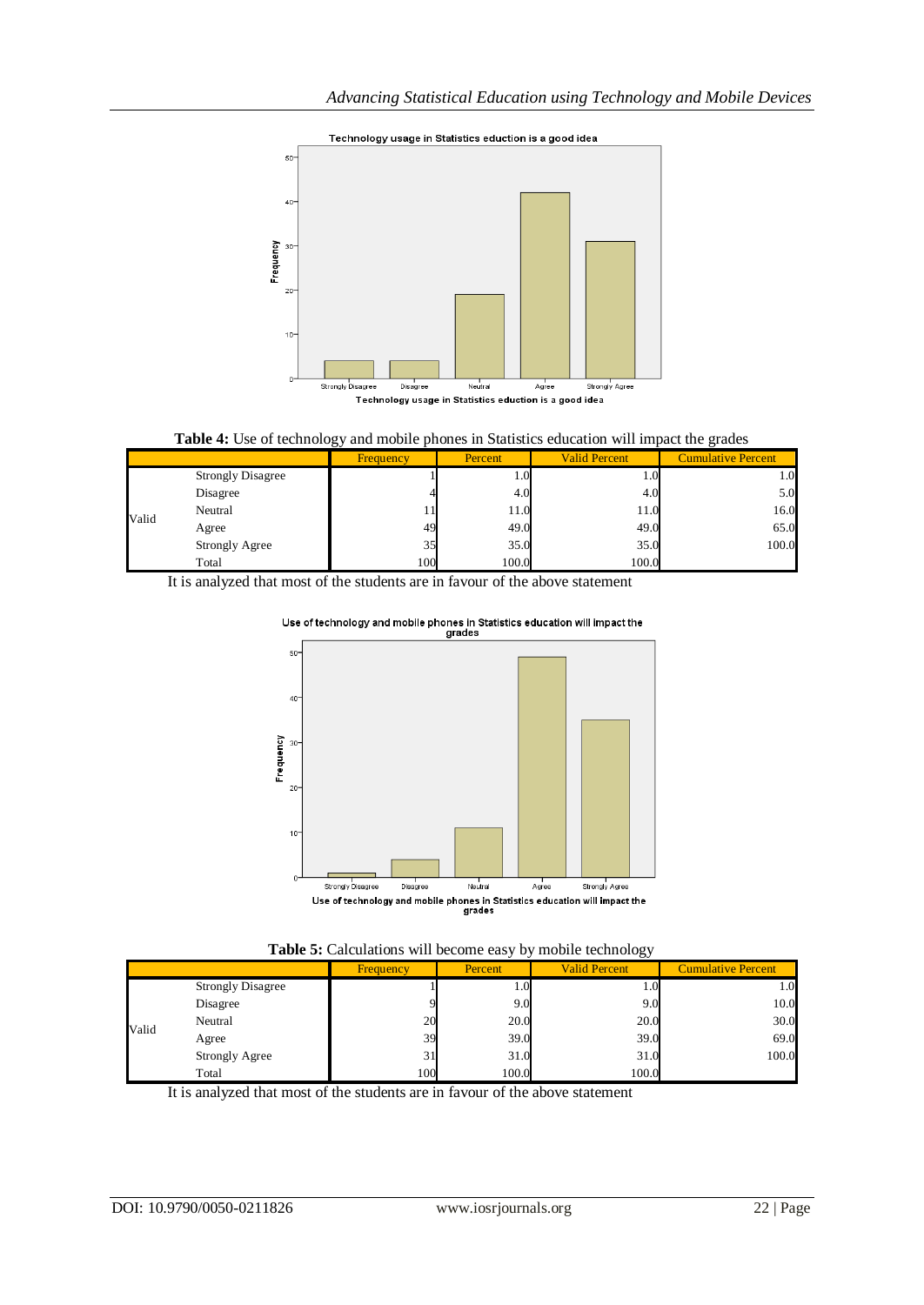

#### **Table 6:** Students' interest in Statistics will be developed by mobile usage

|       |                       | <b>Frequency</b> | Percent | <b>Valid Percent</b> | <b>Cumulative Percent</b> |
|-------|-----------------------|------------------|---------|----------------------|---------------------------|
|       | Disagree              |                  | 4.U     | 4.V                  | 4.0                       |
|       | Neutral               |                  | 17.0    | 17.0                 | 21.0                      |
| Valid | Agree                 | 34               | 34.0    | 34.0                 | 55.0                      |
|       | <b>Strongly Agree</b> | 45               | 45.0    | 45.0                 | 100.0                     |
|       | Total                 | 100              | 100.0   | 100.0                |                           |

It is analyzed that most of the students are in favour of the above statement





#### **Table 7:** Use of mobile phone will assist the students to better understand the math

|       |                       | <b>Frequency</b> | Percent | <b>Valid Percent</b> | <b>Cumulative Percent</b> |
|-------|-----------------------|------------------|---------|----------------------|---------------------------|
|       | Disagree              |                  | 5.0     | D.U                  | 5.0                       |
|       | Neutral               | $\mathcal{L}$    | 22.0    | 22.0                 | 27.0                      |
| Valid | Agree                 |                  | 41.0    | 41.0                 | 68.0                      |
|       | <b>Strongly Agree</b> | 32               | 32.0    | 32.0                 | 100.0                     |
|       | Total                 | 100              | 100.0   | 100.0                |                           |

It is analyzed that most of the students are in favour of the above statement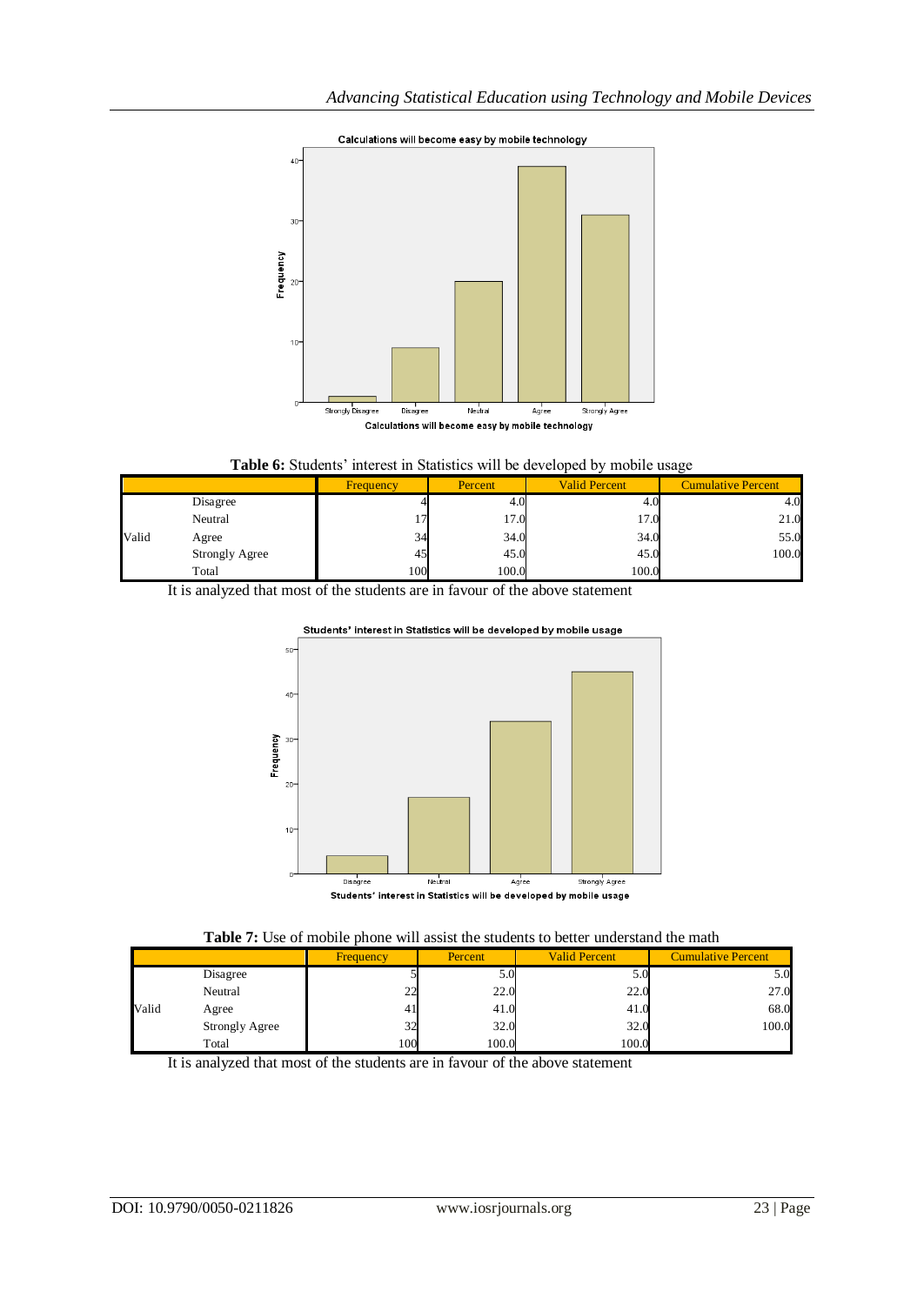

Use of mobile phone will assist the students to better understand the maths

Use of mobile phone will assist the students to better understand the maths

| ັ     |                       |           |         |                      |                           |  |  |  |
|-------|-----------------------|-----------|---------|----------------------|---------------------------|--|--|--|
|       |                       | Frequency | Percent | <b>Valid Percent</b> | <b>Cumulative Percent</b> |  |  |  |
|       | Disagree              |           | 4.0     | 4.1                  | 4.0                       |  |  |  |
|       | Neutral               | 18        | 18.0    | 18.0                 | 22.0                      |  |  |  |
| Valid | Agree                 | 48        | 48.0    | 48.0                 | 70.0                      |  |  |  |
|       | <b>Strongly Agree</b> | 30        | 30.0    | 30.0                 | 100.0                     |  |  |  |
|       | Total                 | 100       | 100.0   | 100.0                |                           |  |  |  |

**Table 8:** Mobiles technology should be allowed in Statistics class

It is analyzed that most of the students are in favour of the above statement



Mobiles technology should be allowed in Statistics class

#### **IV. Discussion**

Statistics is an extraordinarily important subject and essential for students seeking a higher education. Many introductory statistics instructors agree the course should elevate the student's understanding of data, figures, and numbers while simultaneously training the student for a profession in today's job market.

Once students have successfully completed a statistics course, they should be able to think critically about material they encounter from media sources and come to logical, well-informed decisions about the information. The acquisition of statistical literacy is crucial and the main reason undergraduate programs require students to complete the course as part of their degree plan (Rumsey, 2002).

In recent years there have been significant changes in the use of the Internet through mobile devices. For example, dramatically increased the number of people using mobile devices to access social networks, and also increased use of smart phones in Asia (Moore, 1997, 123-137).

The plates are likely replacement computers than other mobile devices. So when people come to the Internet using the tablet, they visit 70% more sites than when they come from a smart phone. As a result, despite the fact that the world is currently much more smart phones than tablets have more traffic to the plates (Moore, 1997, 123-137).

Researcher look at the statistics of shopping in online stores, researcher can see another confirmation of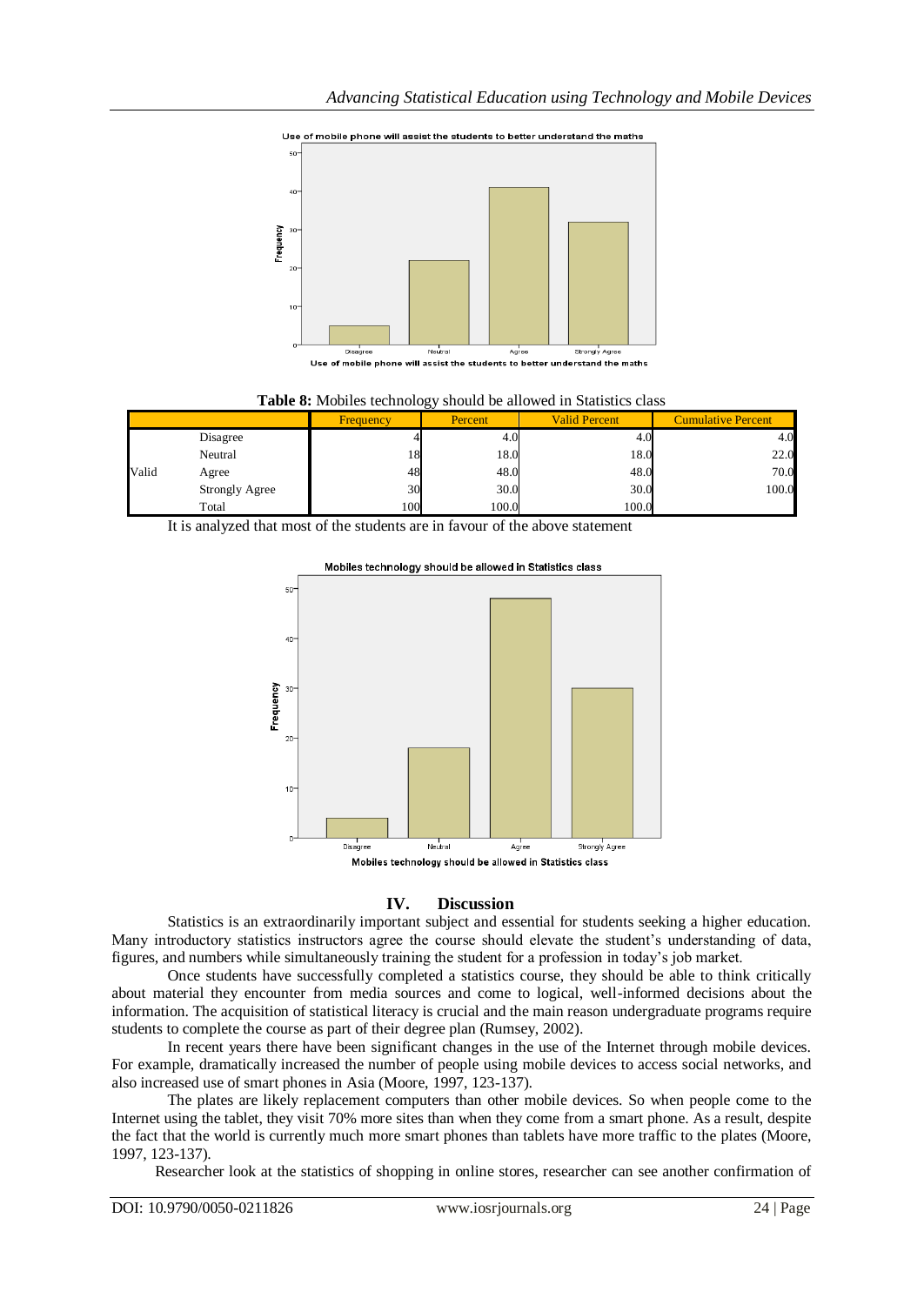the fact that tablets are replacing computers. Low percentage of said purchases from smart phones that likely people continue and complete the purchase process is already using a computer (where the screen is larger, and better keyboard), even if it started on the mobile device (Moore, 1997, 123-137).

#### **Implications for Theory & Practice**

The results indicate that students' who have a higher SATS scores at the beginning of the semester have more statistical literacy at the end of the class and gain more statistical literacy throughout the course. The relation between pre-SATS and CAOS (post and change) suggests that having the instructor focus on aspects of a positive attitude in statistics at the beginning of the semester (and possibly throughout) may improve the students attitudes towards statistics immediately and thus improve their acquisition of statistical literacy throughout the course (Rumsey, 2002).

Given the positive relation between pre-SATS and overall math performance, instructors may need to be aware that those students who have a negative attitude towards statistics may have performed lower in the past and may need additional support than those who have a positive attitude. This makes the fact that cognitive competence did not explain the variability in CAOS all the more surprising since that is the item that asks directly about ability to do statistics.

Students who have higher attitudes towards statistics at the end of the class gained more statistical literacy throughout the course and had more literacy at the end of the course. The relation between post-SATS and CAOS (post and change) suggests that improving attitudes throughout the course can be helpful in gaining statistical literacy. Indeed, it may be beneficial for instructors to continue instilling positive attitudes about statistics to students throughout the course and not just at the beginning of the course. Similar to the relation between pre-SATS and CAOS (post and change) more research needs to be conducted to see if an increase in post-SATS would results in higher post-CAOS scores (Rumsey, 2002).

#### **V. Conclusion**

There are several findings in this study that are compelling with regard to statistical education advancement. Implications of CAOS and SATS relations will be discussed, along with considerations for CAOS and SATS in relation to technology acceptance, user satisfaction and cognitive absorption. Preliminary results from the mobile technology variables will also be discussed along with thoughts for future research (Rumsey, 2002).

Statistics performance was not related to technology acceptance, user satisfaction and cognitive absorption. The lack of a relation between cognitive absorption and statistics performance was particularly surprising, since it would seem that students who were more absorbed in the technology would be more likely to perform better.

#### **References**

- [1]. Constantia, I. D., Dastard, J., & Knutson, L. (2006). Exploring perceptions and use of mobile services: user differences in an advancing market. International Journal of Mobile Communications, 4(3), 231-247.
- [2]. Davis, F. D., Bagozzi, R. P., & Warshaw, P. R. (1989). User acceptance of computer technology: A comparison of two theoretical models. Management Science. 35, 982-1003.
- [3]. delMas, R., Garfield, J., Ooms, A., & Chance, B. (2007). Assessing students' conceptual understanding after a first course in statistics. Statistics Education Research Journal, 6(2), 28-58.
- [4]. Eggers, W. D. (2007). Government 2.0: Using technology to improve education, cut red tape, reduce gridlock, and enhance democracy. Rowman & Littlefield.
- [5]. Moore, D. S. (1997). New pedagogy and new content: The case of statistics. International Statistical Review, 65, 123-165.
- [6]. Nihalani, P. & Mayrath, M. (2010, August). Mobile learning: Evidence of increased learning and motivation from using an iphone app. Retrieved fro[m http://www.getyalearnon.com/WhitePaper\\_08312010.pdf.](http://www.getyalearnon.com/WhitePaper_08312010.pdf)
- [7]. Rumsey, D. J. (2002). Statistical literacy as a goal for introductory statistics courses. Journal of Statistics Education [Online], 10(3).
- [8]. Schepers, J., & Wetzels, M. (2007). A meta-analysis of the technology acceptance model: Investigating subjective norm and moderation effects. Information & Management. 44, 90-103.
- [9]. Snell, L. (1999). Using chance media to promote statistical literacy. Paper presented at the Joint Statistical Meetings. Dallas, TX. [10]. Tu, C. (2005). From presentation to interaction: New goals for online learning
- [10]. Tu, C. (2005). From presentation to interaction: New goals for online learning technologies. Educational Media International. 42(3), 189-206.
- [11]. Velleman, P. F. & Moore, D. S. (1996). Multimedia for teaching statistics: Promises and pitfalls. The American Statistician. 50(3), 217-225.
- [12]. Wixom, B. H., and Todd, P. A. (2005). A theoretical integration of user satisfaction and technology acceptance. Information Systems Research, 16, 85-10.